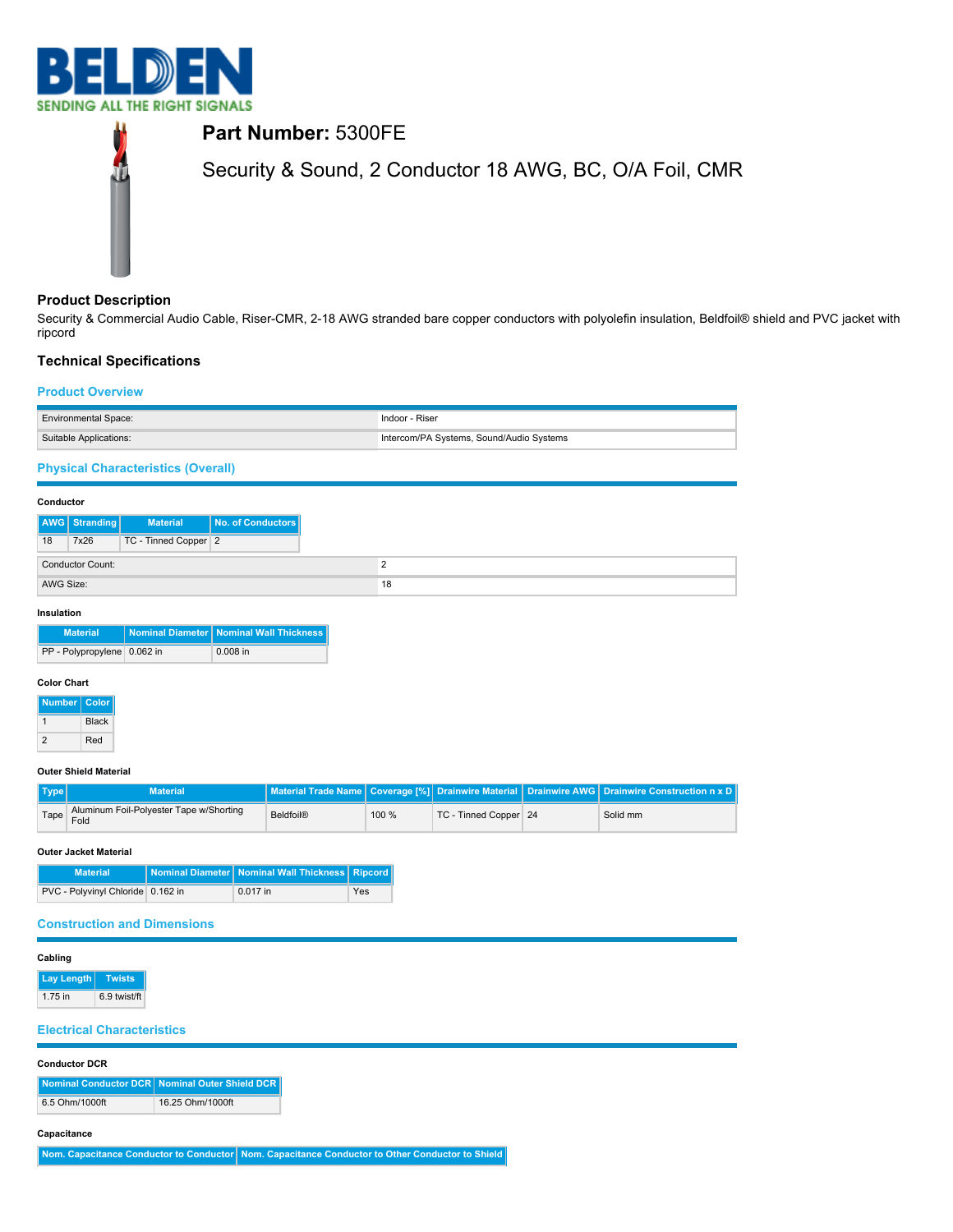53 pF/ft 95.5 pF/ft

#### **Inductance**

**Nominal Inductance**  $\sqrt{0.145 \mu H / \text{ft}}$ 

#### **Current**

# **Max. Recommended Current [A]**

Per conductor @ 25°C: 5 A

### **Voltage**

**UL Voltage Rating** 300V RMS

# **Temperature Range**

| UL Temp Rating:       | $75^\circ C$<br>ט ט                |
|-----------------------|------------------------------------|
| Operating Temp Range: | $-20^{\circ}$ C To $+75^{\circ}$ C |

### **Mechanical Characteristics**

| Bulk Cable Weight:               | 18 lbs/1000ft |
|----------------------------------|---------------|
| Max Recommended Pulling Tension: | 57.5 lbs      |
| Min Bend Radius/Minor Axis:      | 1.75 in       |

## **Standards**

| NEC Articles:            | 800        |
|--------------------------|------------|
| NEC/(UL) Specification:  | <b>CMR</b> |
| CEC/C(UL) Specification: | <b>CMG</b> |
| <b>CPR Euroclass:</b>    | Eca        |

### **Applicable Environmental and Other Programs**

| EU Directive 2000/53/EC (ELV):        | Yes                           |
|---------------------------------------|-------------------------------|
| EU Directive 2003/96/EC (BFR):        | Yes                           |
| EU Directive 2011/65/EU (ROHS II):    | Yes                           |
| EU Directive 2012/19/EU (WEEE):       | Yes                           |
| EU Directive 2015/863/EU:             | Yes                           |
| EU Directive Compliance:              | EU Directive 2003/11/EC (BFR) |
| EU CE Mark:                           | Yes                           |
| EU RoHS Compliance Date (yyyy-mm-dd): | 2005-04-01                    |
| CA Prop 65 (CJ for Wire & Cable):     | Yes                           |
| MII Order #39 (China RoHS):           | Yes                           |

# **Suitability**

| Suitability - Aerial:              | No  |
|------------------------------------|-----|
| Suitability - Burial:              | No  |
| Suitability - Hazardous Locations: | No. |
| Suitability - Indoor:              | Yes |
| Suitability - Outdoor:             | No  |
| Suitability - Sunlight Resistance: | No  |

# **Flammability, LS0H, Toxicity Testing**

| C(UL) Flammability: | ---                   |
|---------------------|-----------------------|
| UL Flammability:    | UL1666 Vertical Shaft |

# **Part Number**

| Plenum (Y/N):  | No.    |
|----------------|--------|
| Plenum Number: | 6300FH |

### **Variants**

| Item $#$       | Color        | Footnote |
|----------------|--------------|----------|
| 5300FE 0101000 | <b>BLACK</b> |          |